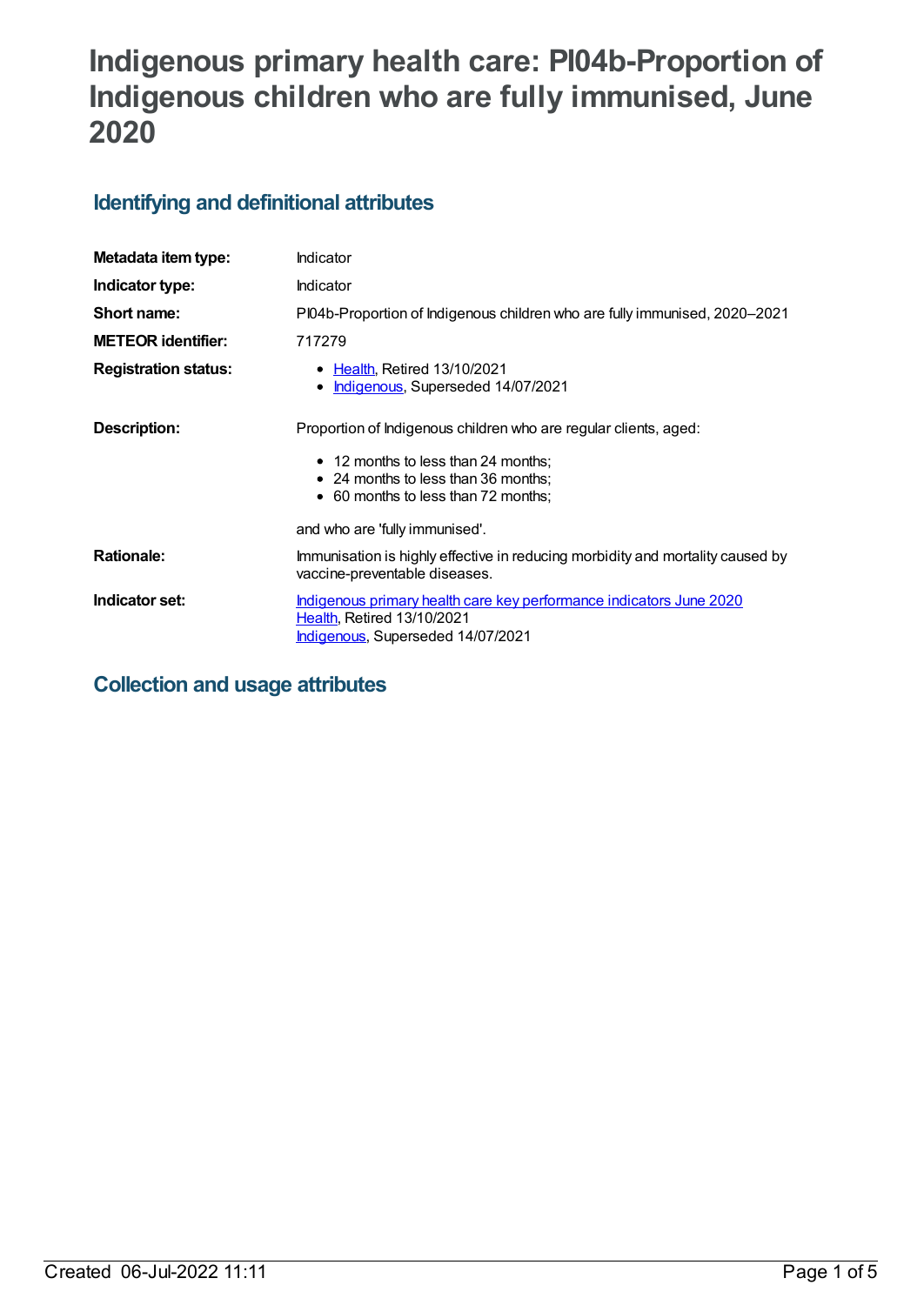### **Computation description:** Proportion of Indigenous children who are regular clients, aged:

- 12 months to less than 24 months;
- 24 months to less than 36 months;
- 60 months to less than 72 months;

and who are 'fully immunised'.

|                     | 'Regular client' refers to a client of an Australian Government Department of Health-<br>funded primary health-care service (that is required to report against the Indigenous<br>primary health care key performance indicators) who has an active medical record;<br>that is, a client who has attended the Department of Health-funded primary health-<br>care service at least 3 times in 2 years. |
|---------------------|--------------------------------------------------------------------------------------------------------------------------------------------------------------------------------------------------------------------------------------------------------------------------------------------------------------------------------------------------------------------------------------------------------|
|                     | Presented as a percentage.                                                                                                                                                                                                                                                                                                                                                                             |
|                     | This indicator is calculated separately for each age milestone.                                                                                                                                                                                                                                                                                                                                        |
|                     | 'Fully immunised' status is determined in accordance with the National<br>Immunisation Program Schedule (DoH 2019). The childhood vaccinations essential<br>to be considered 'fully immunised' include:                                                                                                                                                                                                |
|                     | • DTPa (diphtheria, tetanus, pertussis)<br>• HiB (haemophilus influenzae type B)<br>• Polio<br>$\bullet$ Hep B (hepatitis B)<br>• MMR (measles, mumps, rubella).                                                                                                                                                                                                                                       |
|                     | A child is considered 'fully immunised' if they have received the following<br>vaccinations by the specified age milestones:                                                                                                                                                                                                                                                                           |
|                     | • At 12 months: 3 doses DTPa; 3 doses Polio; 2 or 3 doses HiB; 2 or 3<br>doses Hep B<br>• At 24 months: 3 doses DTPa; 3 doses Polio; 3 or 4 doses HiB; 3 doses Hep<br>B; 1 dose MMR<br>• At 60 months: 4 doses DTPa; 4 doses Polio; 2 doses MMR.                                                                                                                                                       |
| <b>Computation:</b> | (Numerator $\div$ Denominator) x 100                                                                                                                                                                                                                                                                                                                                                                   |
| <b>Numerator:</b>   | Calculation A: Number of Indigenous children who are regular clients, aged 12<br>months to less than 24 months and who are 'fully immunised'.                                                                                                                                                                                                                                                          |
|                     | Calculation B: Number of Indigenous children who are regular clients, aged 24<br>months to less than 36 months and who are 'fully immunised'.                                                                                                                                                                                                                                                          |
|                     | Calculation C: Number of Indigenous children who are regular clients, aged 60<br>months to less than 72 months and who are 'fully immunised'.                                                                                                                                                                                                                                                          |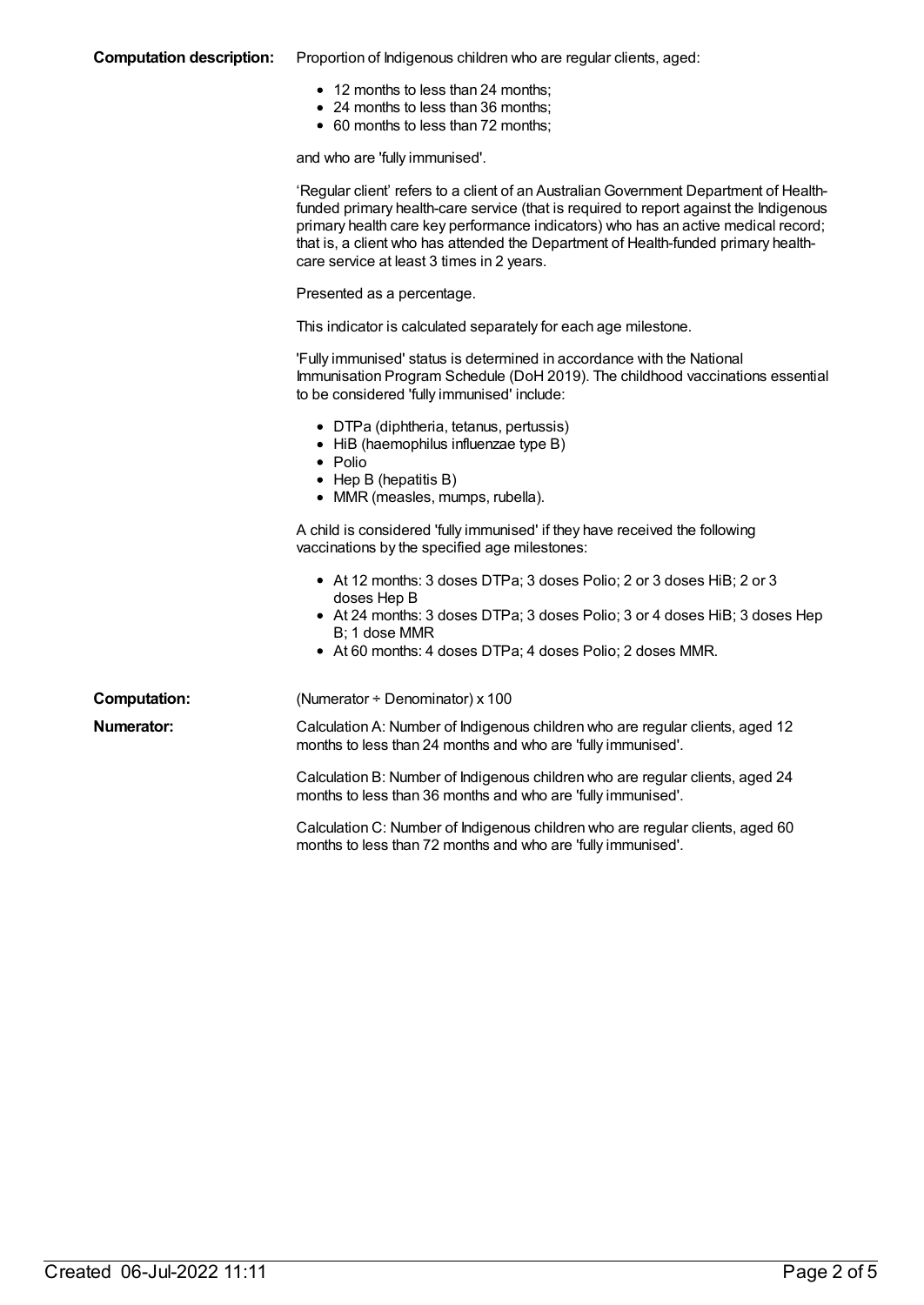[Person—age,](https://meteor.aihw.gov.au/content/303794) total years N[NN]

**Data Source**

[Indigenous](https://meteor.aihw.gov.au/content/430643) primary health care data collection

**NMDS / DSS**

[Indigenous](https://meteor.aihw.gov.au/content/715320) primary health care NBEDS 2020–21

### **Data Element / Data Set**

Person-Indigenous status, code N

**Data Source**

[Indigenous](https://meteor.aihw.gov.au/content/430643) primary health care data collection

**NMDS / DSS**

[Indigenous](https://meteor.aihw.gov.au/content/715320) primary health care NBEDS 2020–21

### **Data Element / Data Set**

[Person—regular](https://meteor.aihw.gov.au/content/686291) client indicator, yes/no code N

**Data Source**

[Indigenous](https://meteor.aihw.gov.au/content/430643) primary health care data collection

**NMDS / DSS**

[Indigenous](https://meteor.aihw.gov.au/content/715320) primary health care NBEDS 2020–21

**Data Element / Data Set**

[Child—fully](https://meteor.aihw.gov.au/content/720830) immunised recorded indicator, yes/no code N

**Data Source**

[Indigenous](https://meteor.aihw.gov.au/content/430643) primary health care data collection

**NMDS / DSS**

[Indigenous](https://meteor.aihw.gov.au/content/715320) primary health care NBEDS 2020–21

**Denominator:** Calculation A: Total number of Indigenous children who are regular clients and aged 12 months to less than 24 months.

> Calculation B: Total number of Indigenous children who are regular clients and aged 24 months to less than 36 months.

Calculation C: Total number of Indigenous children who are regular clients and aged 60 months to less than 72 months.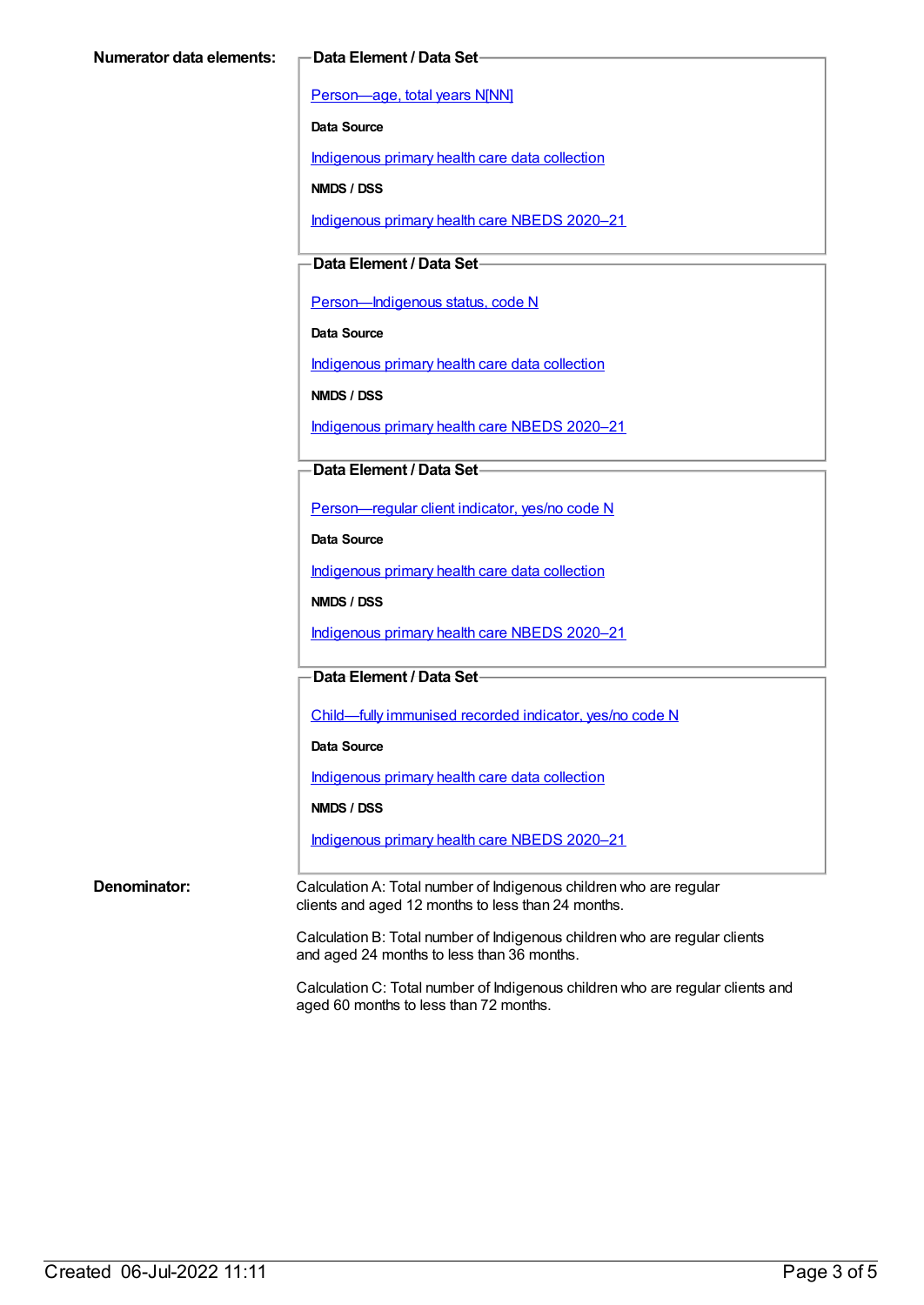| Denominator data<br>elements: | Data Element / Data Set-                                                                                           |
|-------------------------------|--------------------------------------------------------------------------------------------------------------------|
|                               | Person-age, total years N[NN]                                                                                      |
|                               | Data Source                                                                                                        |
|                               | Indigenous primary health care data collection                                                                     |
|                               | NMDS / DSS                                                                                                         |
|                               | Indigenous primary health care NBEDS 2020-21                                                                       |
|                               | Data Element / Data Set-                                                                                           |
|                               | Person-Indigenous status, code N                                                                                   |
|                               | Data Source                                                                                                        |
|                               | Indigenous primary health care data collection                                                                     |
|                               | NMDS / DSS                                                                                                         |
|                               | Indigenous primary health care NBEDS 2020-21                                                                       |
|                               | Data Element / Data Set                                                                                            |
|                               | Person-regular client indicator, yes/no code N                                                                     |
|                               | Data Source                                                                                                        |
|                               | Indigenous primary health care data collection                                                                     |
|                               | NMDS / DSS                                                                                                         |
|                               | Indigenous primary health care NBEDS 2020-21                                                                       |
| <b>Comments:</b>              | This indicator covers a 24 month reporting period from 1 January 2020 to 31<br>December 2021:                      |
|                               | • Indigenous primary health care NBEDS 2019-20 covers the period<br>01/01/2020 to 30/06/2020                       |
|                               | • Indigenous primary health care NBEDS 2020-21 covers the period<br>01/07/2020 to 30/06/2021                       |
|                               | • Indigenous primary health care NBEDS 2021-22 (to be released) will cover<br>the period 01/07/2021 to 31/12/2021. |

# **Representational attributes**

| <b>Representation class:</b> | Percentage |
|------------------------------|------------|
| Data type:                   | Real       |
| Unit of measure:             | Person     |
| Format:                      | N[N].N     |

# **Indicator conceptual framework**

| Framework and | Effective/Appropriate/Efficient |
|---------------|---------------------------------|
| dimensions:   |                                 |

## **Data source attributes**